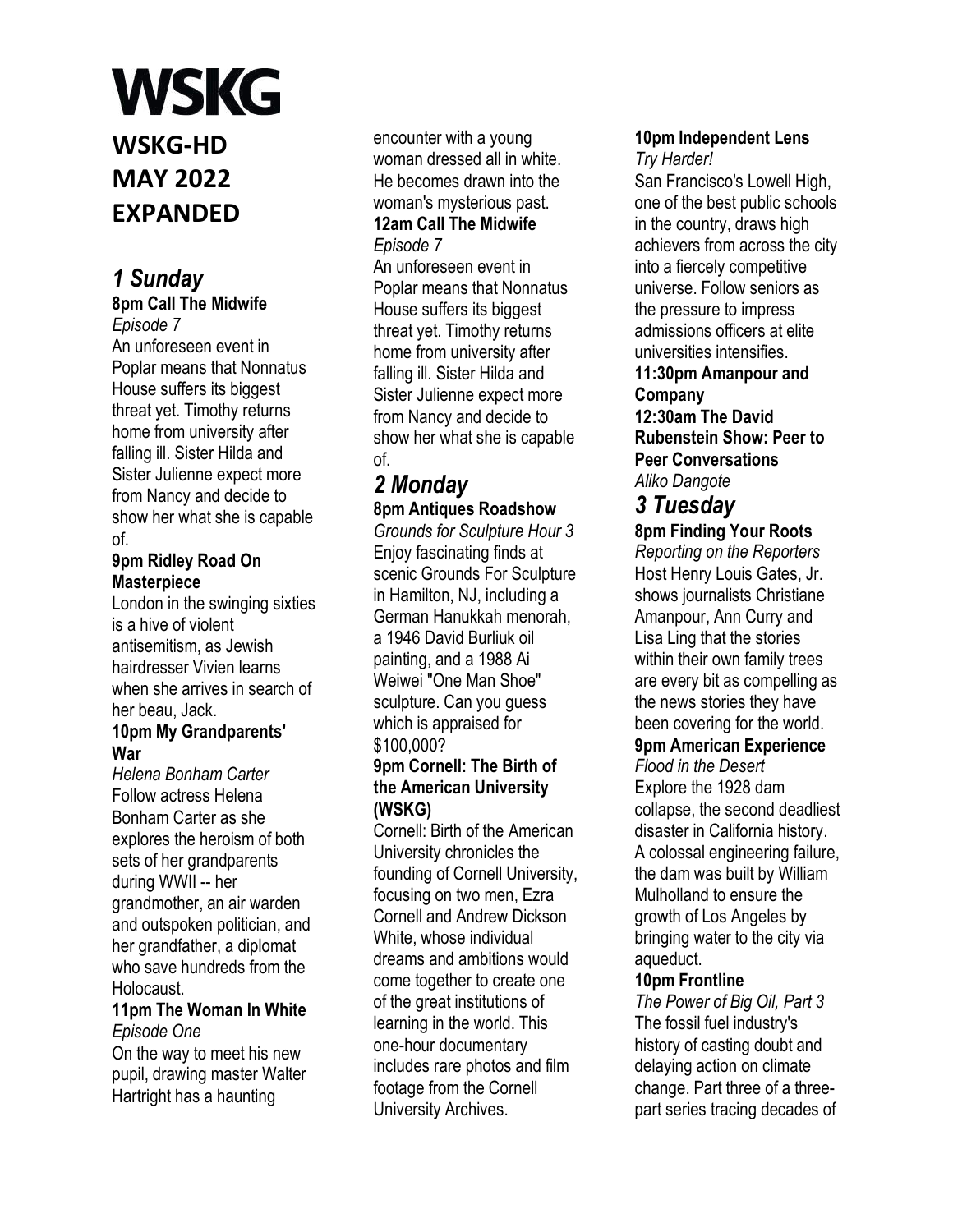casting doubt on the science, missed opportunities and the ongoing attempts to hold Big Oil to account. **11pm Amanpour and Company 12am BBC World News** 

**12:30am School of Greatness with Lewis Howes** 

*Laverne Cox - Healing Trauma / Inspiration & Overcoming Adversity*  American Actress and LGBTQ+ advocate Laverne Cox shares how to overcome adversity and fight for what you believe in.

# *4 Wednesday*

# **8pm Nature**

*My Garden of a Thousand Bees* 

A wildlife cameraman spends his time during the pandemic lockdown filming the bees in his urban garden and discovers the many diverse species and personalities that exist in this insect family..

# **9pm Nova**

*Hindenburg: The New Evidence* 

80 years after the world's largest airship ignited in a giant fireball, newly discovered footage sparks a reinvestigation of what exactly caused the Hindenburg disaster.

### **10pm Extinction: The Facts**

With 1 million species at threat, David Attenborough explores extinction and how this crisis has consequences for us all, even putting us at greater risk of pandemic

diseases. **11pm Amanpour and Company 12am BBC World News 12:30am Articulate with Jim Cotter**  *Transformers*  DANIEL BARENBOIM: CONDUCTING CHANGE The world-renowned pianist, conductor and activist Daniel Barenboim is dedicated to making real change in the world through music. TIFT MERRITT'S TRANSFORMATIONS In the songs of Tift Merritt, the stuff of everyday life is ripe for the picking. VIVEK SHRAYA: CHANGING FOR GOOD For

the interdisciplinary artist Vivek Shraya, creativity is at the heart of self-discovery.

# *5 Thursday*

# **8pm Keeping Up Appearances - The Memoirs of Hyacinth Bucket**

*The Commodore*  Hyacinth has volunteered to escort a retired Commodore from the train station to the Ladies' Luncheon. She believes she will have just what it takes to ingratiate herself with such an old sea dog.

### **8:30pm Keeping Up Appearances - The Memoirs of Hyacinth Bucket**

*A Celebrity for the Barbecue*  Hyacinth volunteers Richard's services to help out the Church Hall where there is a problem with the lights. However, since his forte is strictly not in the direction of

DIY, Richard's contributions only add to the mayhem. **9pm Packed to the Rafters**  *Glittering Prizes*  Rachel continues to rise to the bait of Jake's brazen teasing flirtation and Ben gives Melissa an ultimatum it's all or nothing. **10pm Ridley Road On Masterpiece**  London in the swinging sixties is a hive of violent antisemitism, as Jewish

hairdresser Vivien learns when she arrives in search of her beau, Jack.

# **11pm Amanpour and Company**

#### **12am BBC World News 12:30am The Future of America's Past**

*The Revolutions*  What does "freedom" mean to those outside the halls of power - and what did it mean during the era of the American Revolution? Host Ed Ayers visits sites in Boston and Philadelphia to put that question to curators, museum educators, a playwright, and a tribal preservation officer. He learns about the ways in which women, Native Americans, and African Americans made the words of the Revolution come true in their own lives. He discovers that some of the most inspiring stories of the Revolution spring from people who remained on its margins.

# *6 Friday*

**8pm Washington Week 8:30pm Expressions**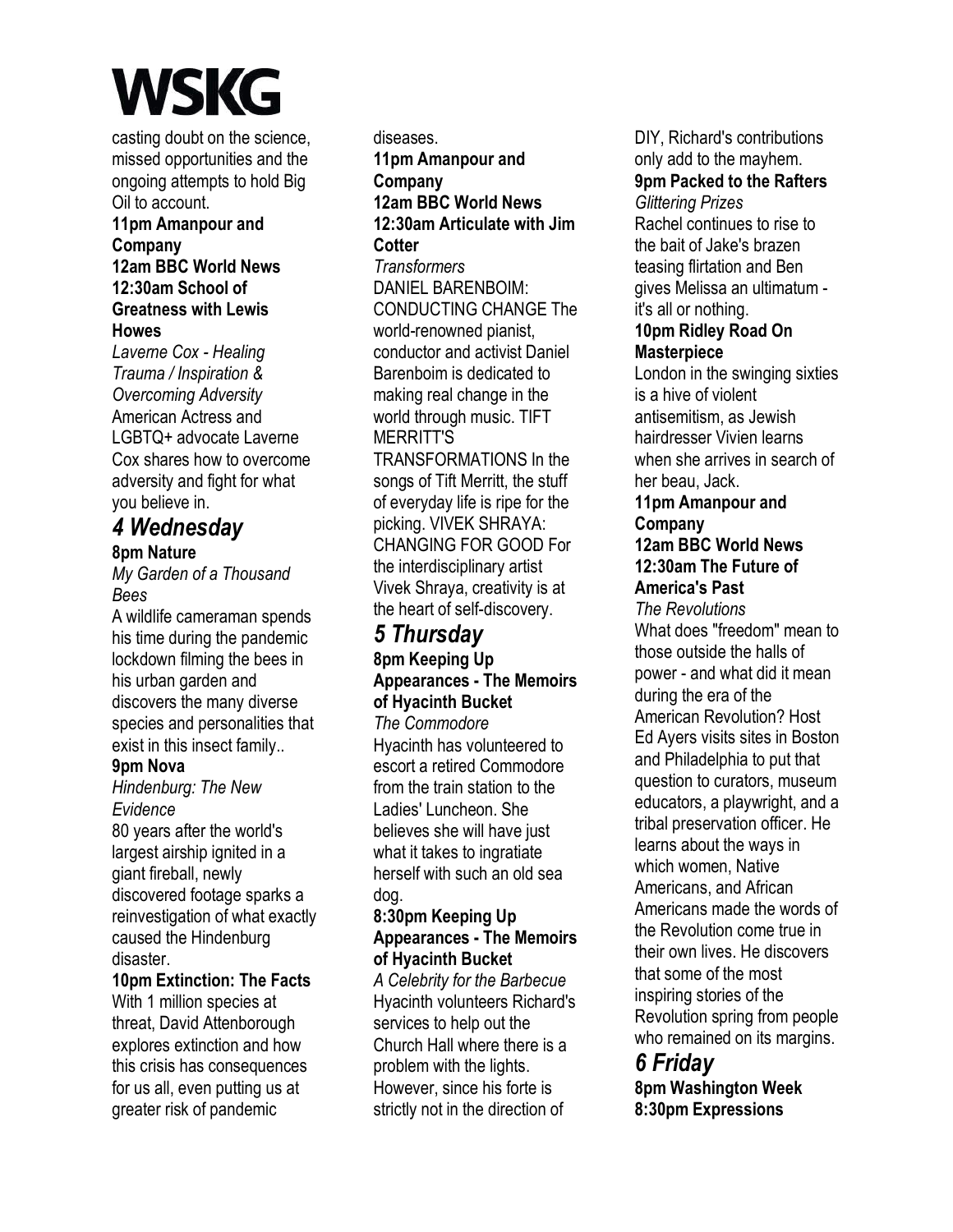#### **(WSKG)**

*Nate & Kate*  Nate & Kate **9pm Inside The Vatican**  Filmed over a historic year INSIDE THE VATICAN gives viewers unprecedented access to the inner workings of one of the most important places in the Christian world. From Pope Francis himself and some of the highestranking officials, to the choristers of the Sistine Chapel and the papal gardener, the film gives unique insight into the lives of those who live and work in this independent City State.

# **11pm Amanpour and Company 12am BBC World News 12:30am Firing Line with Margaret Hoover**

# *7 Saturday*

**8pm Midsomer Murders** 

*Till Death Do Us Part, Part 1*  Barnaby and wife Sarah are in attendance at a family friend's wedding when the bride disappears during the reception, revealing a murderer's penchant for newlyweds.

### **9pm Father Brown**

*The Children of Kalon*  Gerald Firth beseeches Father Brown to speak on his behalf at his parole hearing. Father Brown secures his release but is shocked when Gerald returns to rejoin The Church of Apollo now run by his disciple Tobias. Tobias' partner, Thelma, is unhappy to have Kalon back as she

remembers Kalon's past actions with the girls of the church and she has a daughter, Clara. When Thelma is found dead in Kalon's locked room Inspector Mallory arrests Firth. Father Brown believes Firth is innocent even though Clara had written to him in prison, and delves into the various relationships at the church but to solve the crime, he has to fish in murky waters.. **10pm The Carol Burnett Show - Carol's Favorites**  Guest Stars: Lily Tomlin, Steve Lawrence. Highlights include: guests Steve Lawrence and Lily Tomlin take part in an opening musical number, "We're All in the Same Band"; Lily does a monologue as a woman abandoned by her boyfriend, and appears as a divorcee in "Carol and Sis"; a musical performances from Steve (a medley of "I Can Get Along Without You" and "Without You"); The Godfather (Steve) is trying to enjoy a quiet honeymoon with "Caged Dames," a spoof of 1950s women-in-prison movies; and Carol as the Charwoman ("If They Could See Me Now"

#### Dream"). **11pm The Cafe**

and "Baby, Dream Your

*There's No Place Like Home*  Quiet life in the sleepy seaside town of Westonsuper-Mare, and its even sleepier seafront cafe, Cyril's, is thrown into a state of mild

disarray when a flashy events manager from London comes to visit his ill mother.

#### **11:30pm Austin City Limits**  *Allen Toussaint: New Orleans Legend*

Enjoy a vintage hour with New Orleans soul songwriter, producer and musician Allen Toussaint. Songs include "Southern Nights" and "St. James Infirmary."

# **12:30am Poetry In America**

*The New Colossus - Emma Lazarus* 

Host Elisa New rediscovers the freshness and the stillpotent charge of Emma Lazarus's iconic sonnet of immigration alongside singersongwriter Regina Spektor, activist and founder of the United We Dream Foundation Cristina Jimenez, President of the American Federation of Teachers Randi Weingarten, financier and philanthropist David Rubenstein, and poet Duy Doan.

# *8 Sunday*

**8pm Call The Midwife**  *Special Delivery*  The aftermath of a tragic incident in the heart of Poplar ripples through the community. As Nonnatus House faces its darkest day, the team must overcome personal anguish to help the iniured.

### **9pm Ridley Road On Masterpiece**

Now undercover, Vivien strives to convince neo-Nazi leader Colin Jordan that she is on his side. Her spying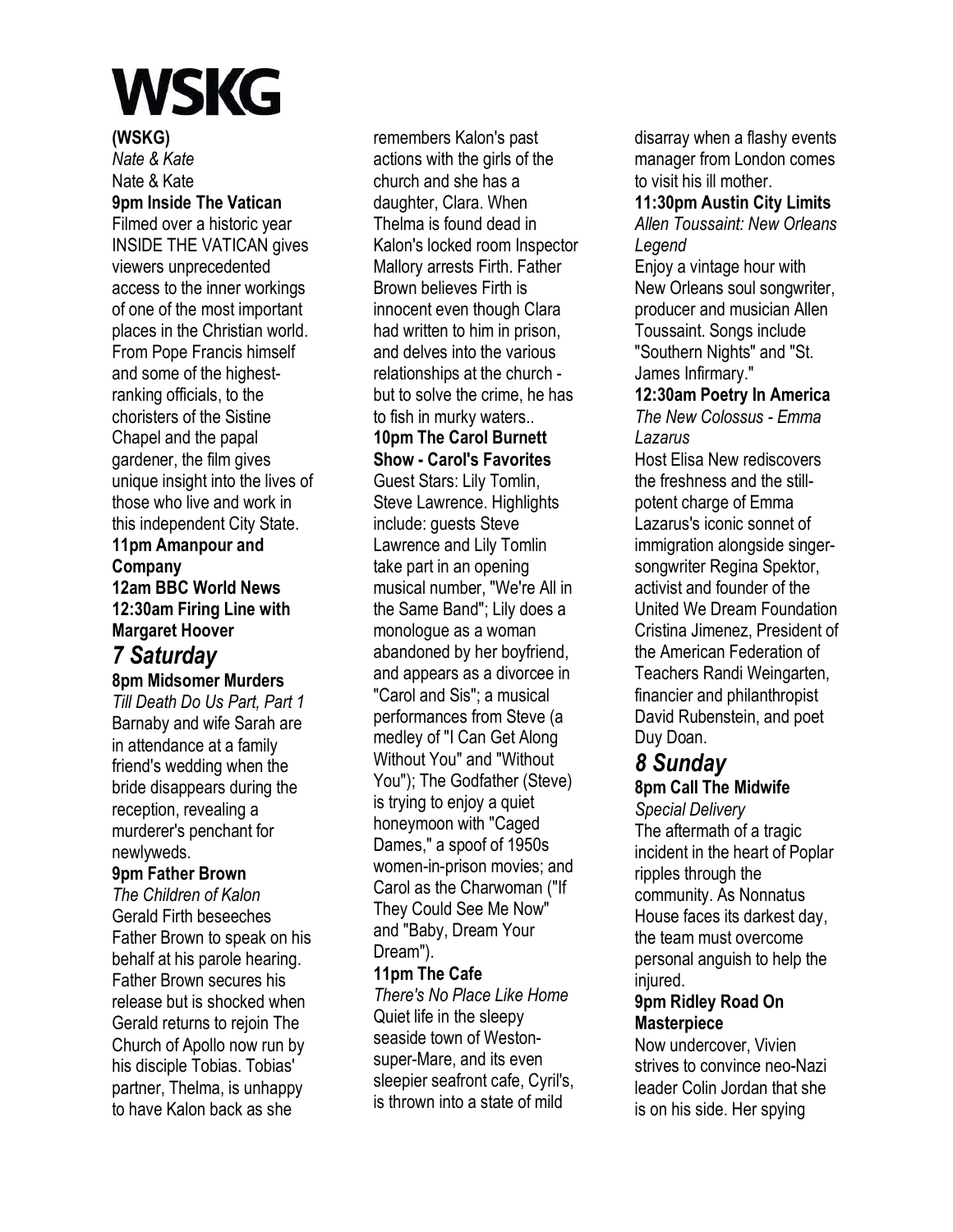turns up an alarming development.

## **10pm My Grandparents' War**

*Mark Rylance* 

Follow actor Mark Rylance as he explores the extraordinary story of his grandfather, who spent nearly four years as a Japanese prisoner of war during World War II, and examines his own beliefs about war and peace in the process.

#### **11pm The Woman In White**  *Episode Two*

Walter leaves before he has the chance to learn the truth about the woman in white. Laura confesses her feelings to Sir Percival. Sir Percival's enigmatic best friend, Count Fosco, arrives at Limmeridge.

# **12am Call The Midwife**

*Special Delivery*  The aftermath of a tragic incident in the heart of Poplar ripples through the community. As Nonnatus House faces its darkest day, the team must overcome personal anguish to help the injured.

# *9 Monday*

### **8pm Antiques Roadshow**

*Colonial Williamsburg Hour 1*  Journey back in time through historical appraisals from the first hour at Colonial Williamsburg! **9pm Uninvited: The Spread of Invasive Species (Wmht) 10pm Independent Lens**  *When Claude Got Shot*  After being shot in the face by 15-year-old Nathan King,

Claude's path to recovery leads to forgiveness. But that path is paved with the complexities of race, violence, and justice.

**11:30pm Amanpour and Company 12:30am The David Rubenstein Show: Peer to Peer Conversations**  *Jack Nicklaus* 

# *10 Tuesday*  **8pm Finding Your Roots**

*No Laughing Matter*  Henry Louis Gates, Jr. shows comedians Seth Meyers, Tig Notaro and Sarah Silverman that their family tress are filled with people whose struggles laid the groundwork for their success. Gates also reveals to each one news of an unexpected DNA cousin.

# **9pm American Masters**

*Waterman - Duke: Ambassador of Aloha*  Narrated by Jason Momoa, discover the inspiring story and considerable impact of five-time Olympic medalist Duke Kahanamoku. He shattered swimming records and globalized surfing while overcoming racism in a lifetime of personal challenges. **10:30pm Beyond The Canvas**  *Art, All Around Us*  **11pm Amanpour and Company 12am BBC World News 12:30am School of Greatness with Lewis Howes**  *Ivan Joseph - Self-*

# *Confidence, Self-Love, Self-Care*

Transformation Coach Ivan Joseph shares how to overcome the opinions of others and build the selfconfidence necessary for a greater life.

# *11 Wednesday*  **8pm Nature**

*The Egg: Life's Perfect Invention* 

The egg is perhaps nature's most perfect life support system. Step by step as the egg hatches, host Sir David Attenborough reveals the wonder behind these incredible miracles of nature.

### **9pm Nova**

*Dinosaur Apocalypse: The New Evidence*  Sir David Attenborough explores how a North Dakota fossil dig site could hold clues to what happened the day an asteroid struck Earth and wiped out the dinosaurs.

### **10pm Nova**

*Dinosaur Apocalypse: The Last Day* 

Sir David Attenborough explores fossils from a North Dakota site that could reveal what happened to the animals here the day an asteroid struck Earth and wiped out the dinosaurs.

**11pm Amanpour and Company 12am BBC World News 12:30am Articulate with Jim Cotter** 

*Pioneering Spirits?*  DANIEL LIBESKIND DOESN'T HEAR NO Daniel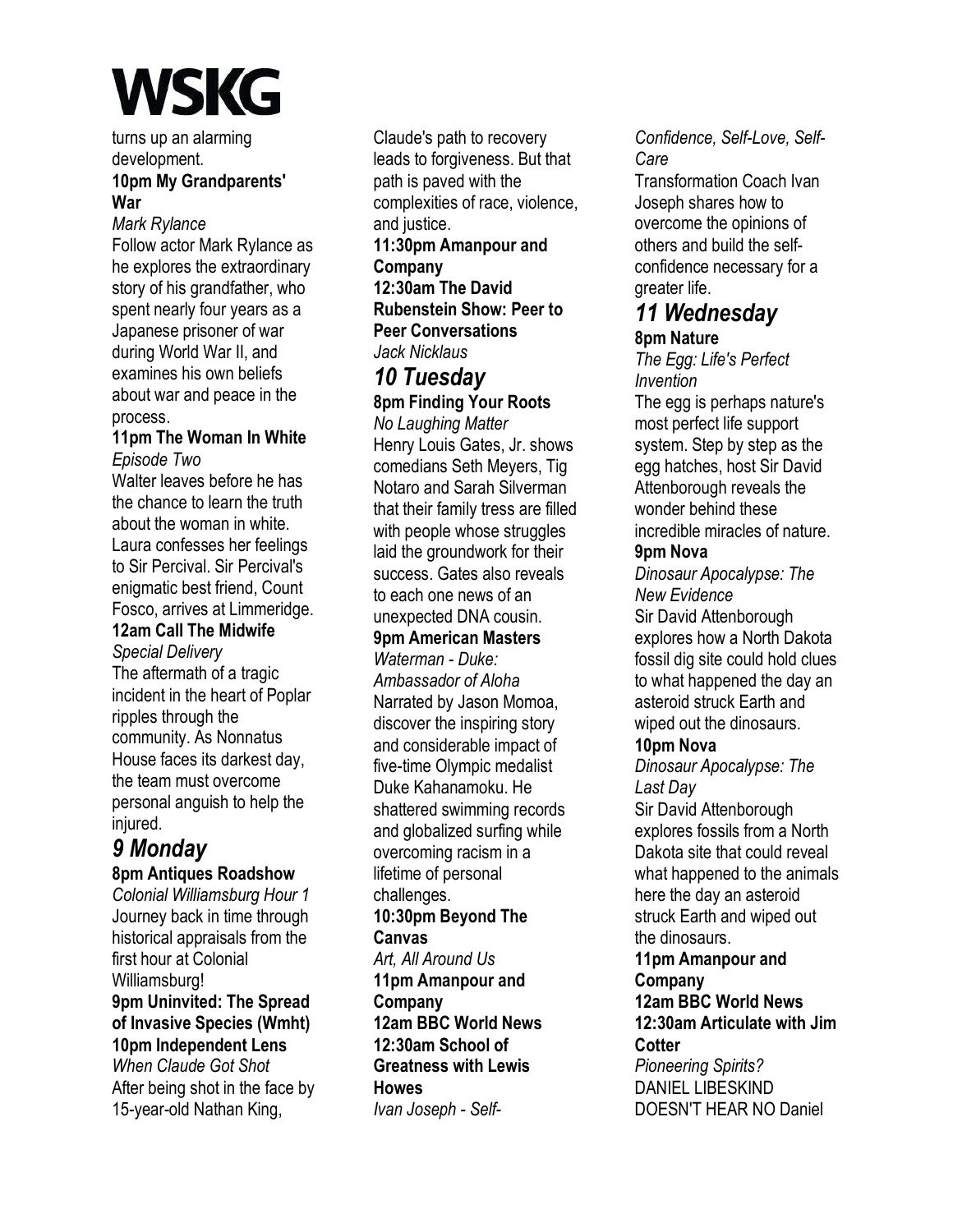Libeskind believes that architecture is, fundamentally, an act of optimism and of selflessness. MISSY MAZZOLI KEEPS IT SURREAL The composer Missy Mazzoli is a trailblazerundeterred by obstacles, undaunted by the salacious. ELLIOTT ERWITT'S MOMENTS IN TIME For more than seven decades, the photographer Elliott Erwitt has been lauded for his humor and visual wit.

# *12 Thursday*  **8pm Keeping Up Appearances - The Memoirs of Hyacinth Bucket**

*Country Retreat*  Hyacinth is determined to buy a cottage in the country as a weekend retreat. Needless to say, her idea of what is suitable matches neither Richard's wishes nor his wallet. Luckily an amorous farmer makes her realise that country life is not as idyllic as she thought.

### **8:30pm Keeping Up Appearances - The Memoirs of Hyacinth Bucket**

*Looking at Properties*  Much to Richard's horror, Hyacinth decides to make another attempt at finding a weekend country home. When a sudden problem involving "Daddy" demands Richard's attention, Hyacinth asks Elizabeth to help her find a suitable property. **9pm Packed to the Rafters**  *Brave New World* 

Pregnant late in life, the

chances of Julie and Dave's child having Down Syndrome are already high - but the results of preliminary ultrasound indicates those chances are even higher. **10pm Ridley Road On Masterpiece**  Now undercover, Vivien strives to convince neo-Nazi leader Colin Jordan that she is on his side. Her spying

turns up an alarming development. **11pm Amanpour and Company** 

#### **12am BBC World News 12:30am The Future of America's Past**

*Red Chicago* 

On a hot day in 1919, an attack on African American teenagers near a Chicago beach stoked long-standing tensions between white and black residents. Violence erupted - and its aftermath shaped laws, housing, and opportunities for African American citizens for generations. Host Ed Ayers visits Chicago during the 100th anniversary of what became known as "Red Summer." He meets a poet, performance artist, museum educator, and young people who are creating living memorials to a long-ignored past.

# *13 Friday*  **8pm Washington Week 8:30pm Expressions (WSKG)**

*Jeanne Sperber*  Expressions features a performance from flutist Jeanne Sperber. Learn about Jeanne's career and what inspired her to create a setlist dedicated to the Black Lives Matter movement.

# **9pm Great Performances**

*Anything Goes*  Enjoy this London production of Cole Porter's classic musical led by Tony winner Sutton Foster who reprises her Tony-winning role as Reno Sweeney directed by Kathleen Marshall with favorite songs like "I Get A Kick Out of You" and "You're the Top."

# **11:30pm Amanpour and Company**

**12:30am Firing Line with Margaret Hoover** 

# *14 Saturday*

**8pm Midsomer Murders** 

*Till Death Do Us Part, Part 2*  Barnaby and wife Sarah are in attendance at a family friend's wedding when the bride disappears during the reception, revealing a murderer's penchant for newlyweds.

# **9pm Father Brown**

*The Final Devotion*  Cardinal Ratcliffe tasks Father Brown to find a priceless Papal tiara hidden in a 15th century castle. Father Brown takes Lady Felicia, visiting after a row with her husband, as a prospective bride looking for a wedding venue and Mrs McCarthy reluctantly as the brides mother. Flambeau appears at the castle having announced himself to the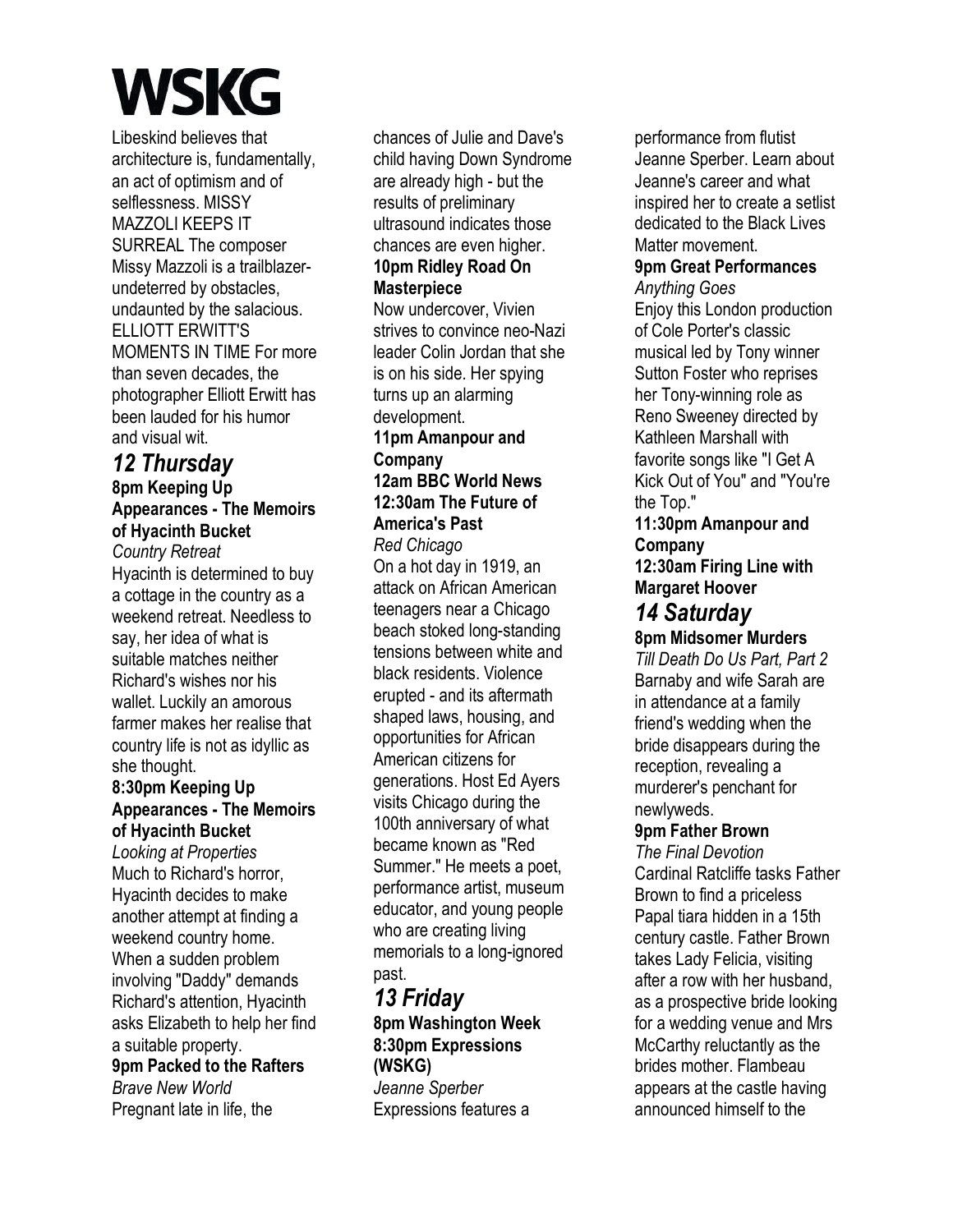castle owner, Lady Cecily, as the groom wanting to surprise his fiancee. Flambeau declares he is a reformed man and his love for Lady Felicia. Circumstance dictate Father Brown and Flambeau work together to find the tiara when a criminal partner Flambeau wronged in the past turns up.

#### **10pm The Carol Burnett Show - Carol's Favorites**

Guest Star: Rita Moreno (West Side Story; One Day at a Time). Highlights include: guest Rita Moreno as a nurse whose clumsiness makes her patient (Carol) appear more accident-prone than she actually is; a bank robber and his trainee hold up a bank teller and her trainee; a princess (Vicki) plans to marry the Hollow Hero (Tim) over her parents' (Carol, Harvey) objections; a treasonous sergeant is literally stripped of his rank; Rita performs a musical number with the dancers, "Some Cats Know," and the cast finale includes "Something Better Than This" from the musical "Sweet Charity."

### **11pm The Cafe**

*Afternoon Tease*  Sarah chases some literary agents, and the Dobsons spark a heated debate about jam and cream. Something's going on with Carol and with the cafe also.

**11:30pm Austin City Limits**  *The Best of Spoon*  Savor the best of Austin

alternative rock band Spoon's four appearances on Austin City Limits.

## **12:30am Poetry In America**

*Urban Love Poem - Marilyn Chin* 

Explore San Francisco's history--from the Gold Rush and early Chinese immigration to the rise of Silicon Valley--through Marilyn Chin's poem of her San Francisco youth. In this series opener, Elisa New brings together acclaimed memoirist Maxine Hong Kingston, tech investor Randy Komisar and four Bay Area residents on a rooftop in Chinatown to discuss love of a great city.

# *15 Sunday*  **8pm Lucy Worsley Investigates**

*Princes in the Tower*  What really happened to the Princes in the Tower? Lucy Worsley uncovers the story of the two boys whose disappearance in 1483 has led to centuries of mystery and speculation. **9pm Ridley Road On** 

#### **Masterpiece**

Vivien's link to Jordan is complicated by the arrival of his wife. The police rebuff warnings from the 62 Group, who must act on their own. **10pm My Grandparents' War** 

*Kristin Scott Thomas*  Follow actress Kristin Scott Thomas as she pieces together a lost chapter of her family history, learning how

her grandfather, a Royal Navy officer, saved thousands at Dunkirk and survived some of World War II's most devastating battles.

#### **11pm The Woman In White**  *Episode Three*

As Sir Percival faces money troubles, Laura learns the truth about her new husband. Marian begins to suspect that Count Fosco is up to no good and resolves to find out what he and Sir Percival are plotting.

## **12am Lucy Worsley Investigates**

*Princes in the Tower*  What really happened to the Princes in the Tower? Lucy Worsley uncovers the story of the two boys whose disappearance in 1483 has led to centuries of mystery and speculation.

# *16 Monday*

**8pm Antiques Roadshow** 

*Colonial Williamsburg Hour 2*  Discover more standout treasures from ANTIQUES ROADSHOW's visit to Colonial Williamsburg. **9pm Dusters (WSKG)**  In 1973 a young Binghamton entrepreneur had an idea-he wanted to bring professional hockey to New York State's Southern Tier. Everyone thought he was crazy. At that time few people in the area knew anything about hockey: it wasn't played in schools, hockey equipment wasn't sold in sporting goods stores, and professional games from the NHL were rarely, if ever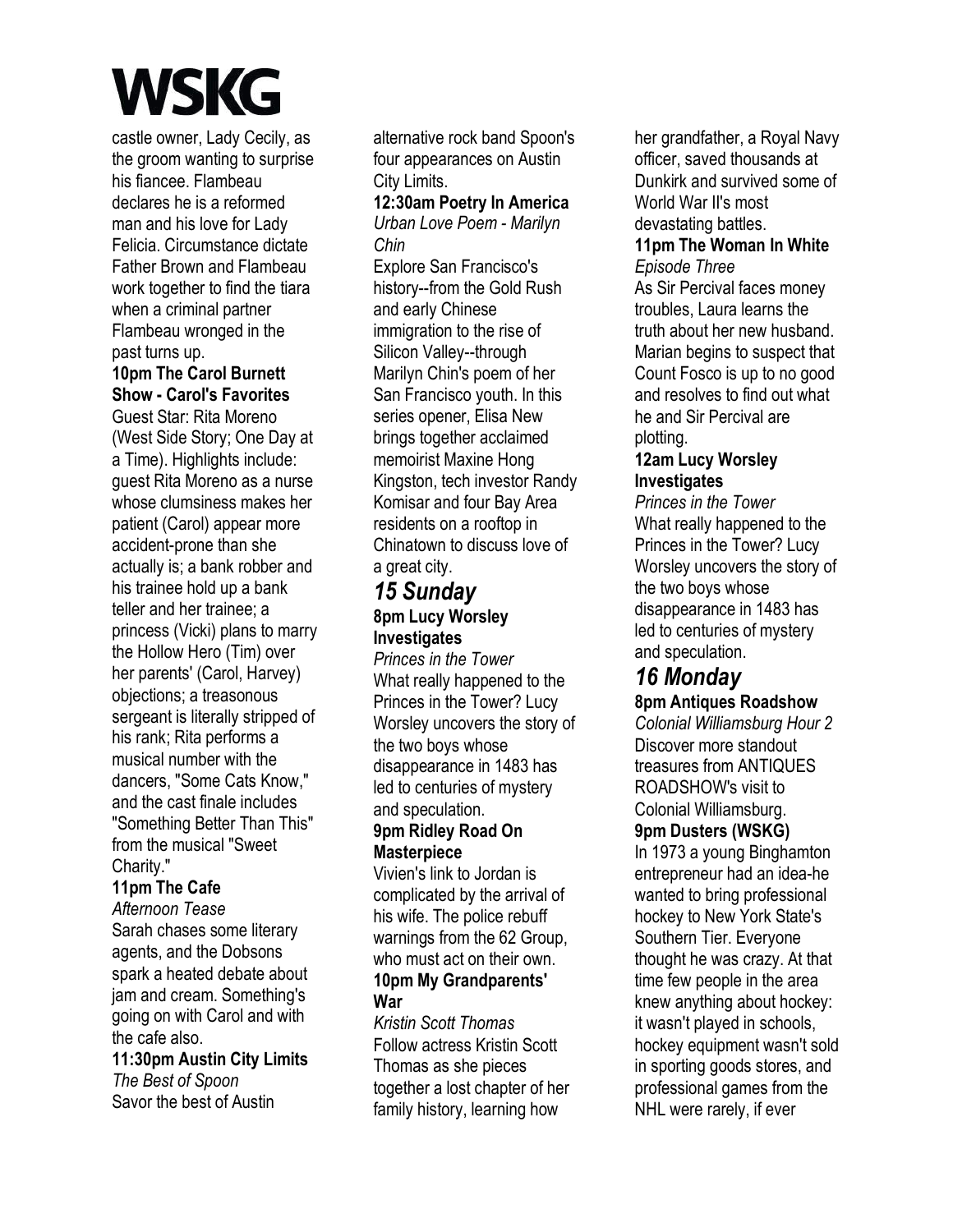televised. But Jim Matthews loved hockey and had played it since he was a young boy growing up in Parry Sound, Ontario. He believed that hockey and the blue-collar roots of the "Valley of Opportunity" were a perfect fit, and he set out to prove it. Through rare archival and personal footage and captivating true-life accounts from both players and fans, The Dusters brings to life again those first years of the sport that captivated the area's imagination, and brought together a community like never before. The Dusters, a one-hour documentary from Emmywinning filmmaker Brian Frey chronicles the birth and rise of the sport of hockey in the Southern Tier, a sport that now 35 years later is played by thousands of area youth and adults alike.

## **10pm Independent Lens**

*Scenes from the Glittering World* 

Following three Indigenous students, Scenes from the Glittering World is a meditation on adolescence, trauma, and the power of connecting with an isolated Navajo homeland.

## **11pm Amanpour and Company 12am BBC World News 12:30am The David Rubenstein Show: Peer to Peer Conversations**  *John Rogers*

*17 Tuesday* 

### **8pm Finding Your Roots**

*Freedom Tales* 

Host Henry Louis Gates, Jr. delves deep into the roots of two African American guests, actor S. Epatha Merkerson and athlete and television personality Michael Strahan. Both discover unexpected stories that challenge assumptions about black history.

#### **9pm Lionel Richie: The Library of Congress Gershwin Prize**

The Library of Congress Gershwin Prize for Popular Song, a PBS music special, honors singer-songwriter Lionel Richie, as he receives the distinguished honor from the Library of Congress.

#### **10pm Tyrus Wong: American Masters**

Discover the art, life and enduring impact of Tyrus Wong, the renowned Chinese-American painter behind Bambi and Rebel Without a Cause, via new and never-before-seen interviews, movie clips and art. Wong once exhibited with Picasso and Matisse.

# **11:30pm Amanpour and Company 12:30am School of**

#### **Greatness with Lewis Howes**

*Rachel Platten - Inspiration & Overcoming Adversity*  Award Winning Musician Rachel Platten shares her inspirational life story as a testimonial to what's possible if you go after your dreams.

# *18 Wednesday*  **8pm Nature**

*Big Bend: The Wild Frontier of Texas* 

The legendary Rio Grande River cuts deep canyons between the United States and Mexico, creating staggering landscapes in the largest protected area of its kind in North America. The most remote corner of this infamous borderland is the National Park known as Big Bend - a vast, unspoiled wonderland of serene beauty and home to some of America's most glorious wildlife. This is America's true frontier land, where horizons never end and stars blaze as they have done for eons. Journey alongside black bears, witness an elaborate hummingbird courtship display, and observe bats stalking the desert floor to seek out scorpions. New Western dramas unfold in these untamed borderlands.

## **9pm Nova**

*Why Ships Crash*  When the colossal Ever Given container ship crashed into the bank of the Suez Canal in March 2021, international supply chains ground to a halt. How could such a disaster happen? And can the investigation help prevent future accidents?

#### **10pm Colombia - Wild and Free**

*Two Rivers*  Explore the magnificent eastern region of Colombia, a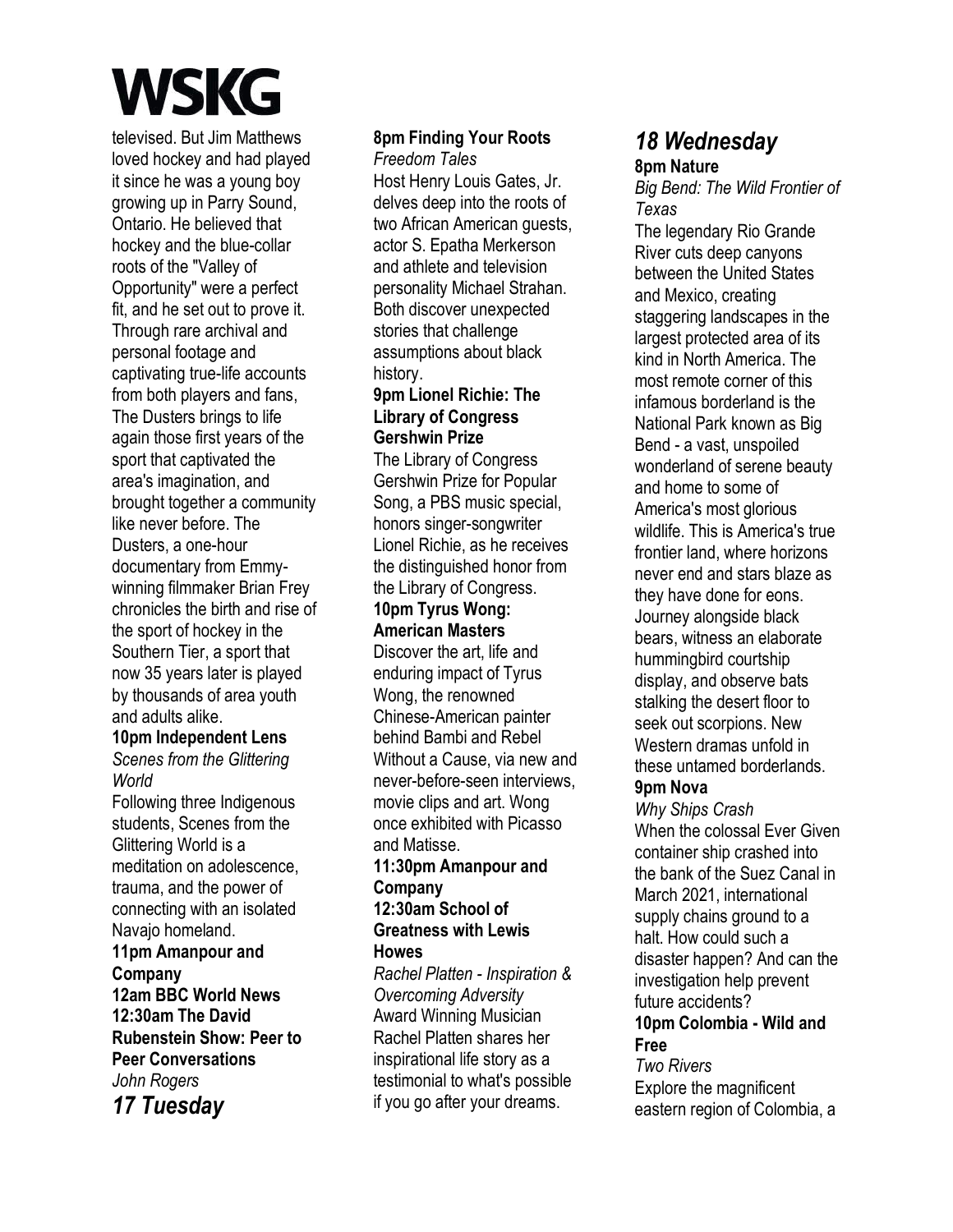land defined by two powerful rivers: the Orinoco and the Amazon. Along the way, meet amazing wildlife, including jaguars, capybaras, anacondas, and pygmy marmosets, the world's smallest monkeys.

#### **11pm Amanpour and Company 12am BBC World News 12:30am Articulate with Jim Cotter**

*The Standouts*  ANI LIU: DAUGHTER OF INVENTION At a young age, Ani Liu had to disguise her art as science. Now she combines them. HOWARD JACOBSON: SENESCENCE AND SENSIBILITY Howard Jacobson is now a pillar of English literature and society. But this was never anything he would have predicted. EDGAR MEYER: BEYOND THE BASS-ICS Historically, repertoire for the double bass has been extremely limited. The acclaimed performer, collaborator, and composer Edgar Meyer is out to change that.

# *19 Thursday*

#### **8pm Keeping Up Appearances - The Memoirs of Hyacinth Bucket**

*Please Mind Your Head*  Hyacinth and Richard are spending their first day in their new country retreat. It may be a grand address, but the accommodation they have secured for themselves is not so much small as microscopic.

## **8:30pm Keeping Up Appearances - The Memoirs of Hyacinth Bucket**

*Let There Be Light*  Hyacinth decides to host an indoor-outdoor barbecue and insists that Richard invites CP Benedict, a nodding acquaintance who has appeared on a television gardening show. Meanwhile, she stocks up on greenery and turns her house into a jungle.

#### **9pm Packed to the Rafters**  *Little Arrows*

Ted's burgeoning relationship with Marjorie appears to be going romantic gangbusters until he meets her daughter Susannah and her pregnant partner Abby, who've left the Gold Coast to live with her. **10pm Ridley Road On** 

# **Masterpiece**

Vivien's link to Jordan is complicated by the arrival of his wife. The police rebuff warnings from the 62 Group, who must act on their own

#### **11pm Amanpour and Company 12am BBC World News**

# **12:30am The Future of America's Past**

*Transcontinental*  High in the Utah desert in 1869, two locomotives met and a golden spike was hammered into new rails: the first transcontinental railroad was complete. To mark the 150th anniversary of this feat, Utah organized a statewide effort called "Spike 150," with exhibitions and events

engaging a diverse public. Host Ed Ayers visits to learn about the railroad's promise of prosperity. He considers the human costs, with a descendant of a Chinese American railroad builder and a Native American tribal leader. And he discovers how the environment and photography played key roles on the rails.

# *20 Friday*

#### **8pm Washington Week 8:30pm Expressions (WSKG)**

*John Manfredi*  John Manfredi

#### **9pm Great Performances**  *Merry Wives*

Experience Shakespeare's comedic masterpiece from the Public Theater's Shakespeare in the Park set in South Harlem telling the story of the trickster Falstaff and the wily wives who outwit him in a celebration of Black joy, laughter and vitality. **11pm Amanpour and** 

### **Company**

**12am BBC World News 12:30am Firing Line with Margaret Hoover**  *21 Saturday* 

# **8pm Midsomer Murders**

*Send in the Clowns, Part 1*  Things take a gruesome turn when Ferabbees Circus comes to town, bringing sinister clown sightings, threatening notes and deathly dangerous circus acts. Barnaby will have to face up to his fears in order to solve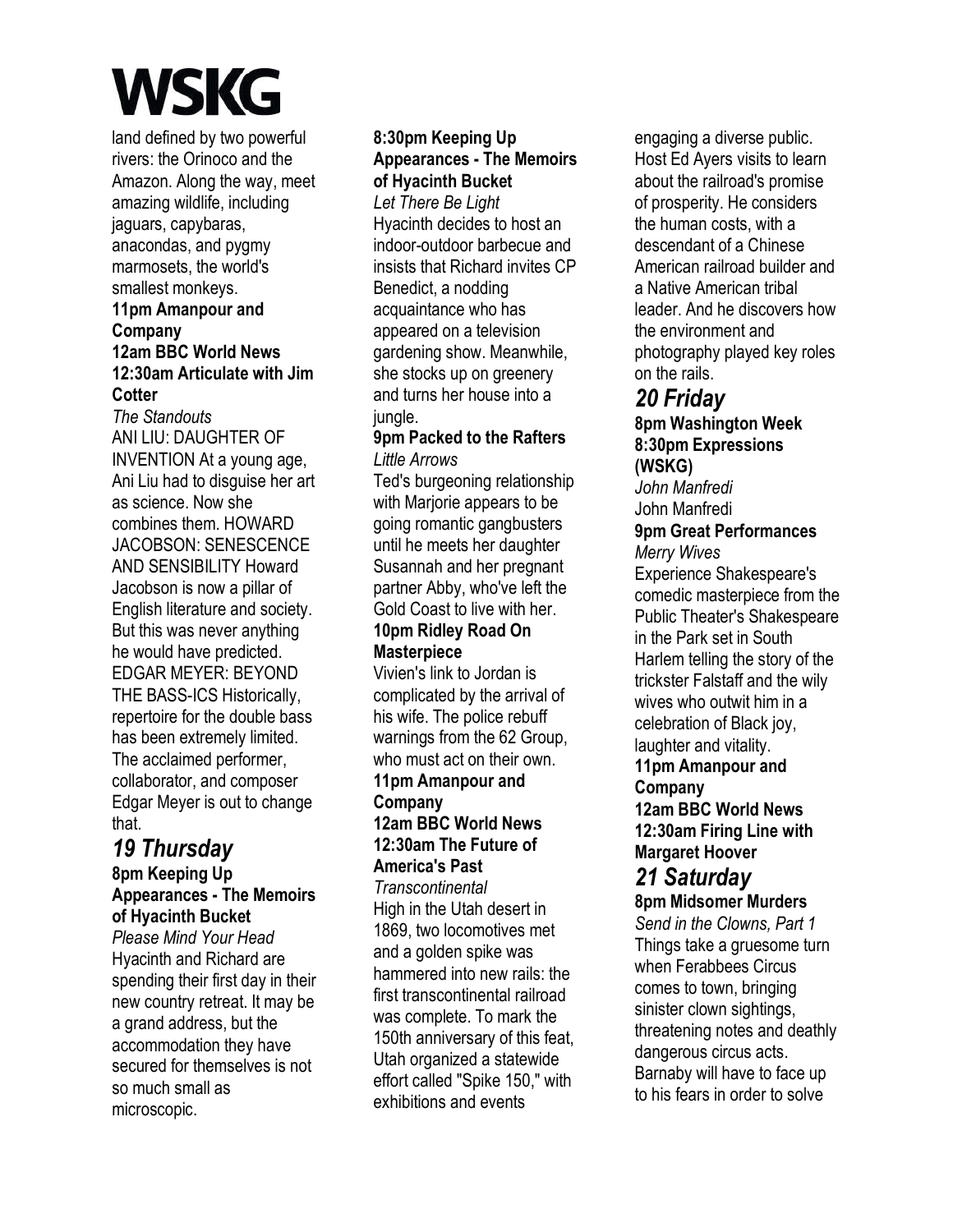the case. **9pm Father Brown** 

*The New Order*  Lord Arthur Hawthorne and his wife return to Kembleford when he retires from editorship of his newspaper and holds a garden party to announce his son Gabe would takeover as editor. Hawthorne had expected Father Brown to give him his personal attention and when he refuses finds himself accused of breaking the seal of the confessional and is suspended from his parish; his place taken by Father Featherstone, Hawthorne's London priest. At the garden party Hawthorne is threatened by Stanley Buchanan, a homosexual exposed in Hawthorne's newspaper. When a rifle shot wounds Hawthorne, Inspector Mallory arrests Buchanan, although Hawthorne suspects his wife or son. A second attempt on Hawthorne's life leads to Buchanan's release. Father Brown investigation with Mrs McCarthy's help uncovers Hawthorne's philandering, his wife's unhappiness, his son's unwillingness to take over editorship, and Father Featherstone's thwarted ambitions.

# **10pm The Carol Burnett Show - Carol's Favorites**

Guest Star: Betty White. Highlights include: guest Betty White as Eunice's snooty sister Ellen coming to help her, Ed and Mama clean out

the attic in "The Family" - and telling her what became of her pet rabbit Fluffy; Carol and Betty as two former cheerleaders attending a "Class of '32" reunion; a patron at a bar (Tim) advises another (Carol) on how to palm off a counterfeit \$20 bill; and the entire cast performs in a salute to the Ziegfeld Follies.

# **11pm The Cafe**

*Out with the Cold*  Carol is in good spirits as she proudly presents her new menu, but are the regulars ready for the change? It's also the night of the pub quiz.

**11:30pm Austin City Limits**  *Jade Bird/Dayglow*  Enjoy a pair of up and coming, Austin-based singer/songwriters with Jade Bird and Dayglow. The UKborn Bird plays tunes from her album Different Kinds of Light. Sloan Struble, AKA Dayglow, performs cuts from his LP Harmony House.

# **12:30am Poetry In America**

*One Art - Elizabeth Bishop*  "The art of losing isn't hard to master," Elizabeth Bishop wrote in her poem "One Art," universally considered one of her greatest. Journalist Katie Couric, media executives Sheryl Sandberg and Yang Lan, Singer/Songwriter Mary Chapin Carpenter, and others discuss Bishop's masterpiece on losses, great and small.

# *22 Sunday*  **8pm Lucy Worsley Investigates**

*Madness of King George*  How did George III's mental illness change Britain? Lucy Worsley uncovers Royal papers and explores how the assassination attempt on his life changed psychiatry forever.

### **9pm Ridley Road On Masterpiece**

As Vivien's deception starts to crumble, she races to secure incriminating evidence against Jordan. Meanwhile, Jack faces mortal danger.

## **10pm My Grandparents' War**

*Carey Mulligan* 

Follow actress Carey Mulligan as she travels to Japan to learn about her grandfather's experience as a British naval officer during World War II, including the Kamikaze attack he survived, and the extent of the devastation he witnessed. **11pm The Woman In White**  *Episode Four* 

Count Fosco and Sir Percival set their sinister plan into motion with tragic results. Marian and Walter make a horrifying discovery.

# **12am Lucy Worsley Investigates**

*Madness of King George*  How did George III's mental illness change Britain? Lucy Worsley uncovers Royal papers and explores how the assassination attempt on his life changed psychiatry forever.

*23 Monday*  **8pm Antiques Roadshow**  *Colonial Williamsburg Hour 3*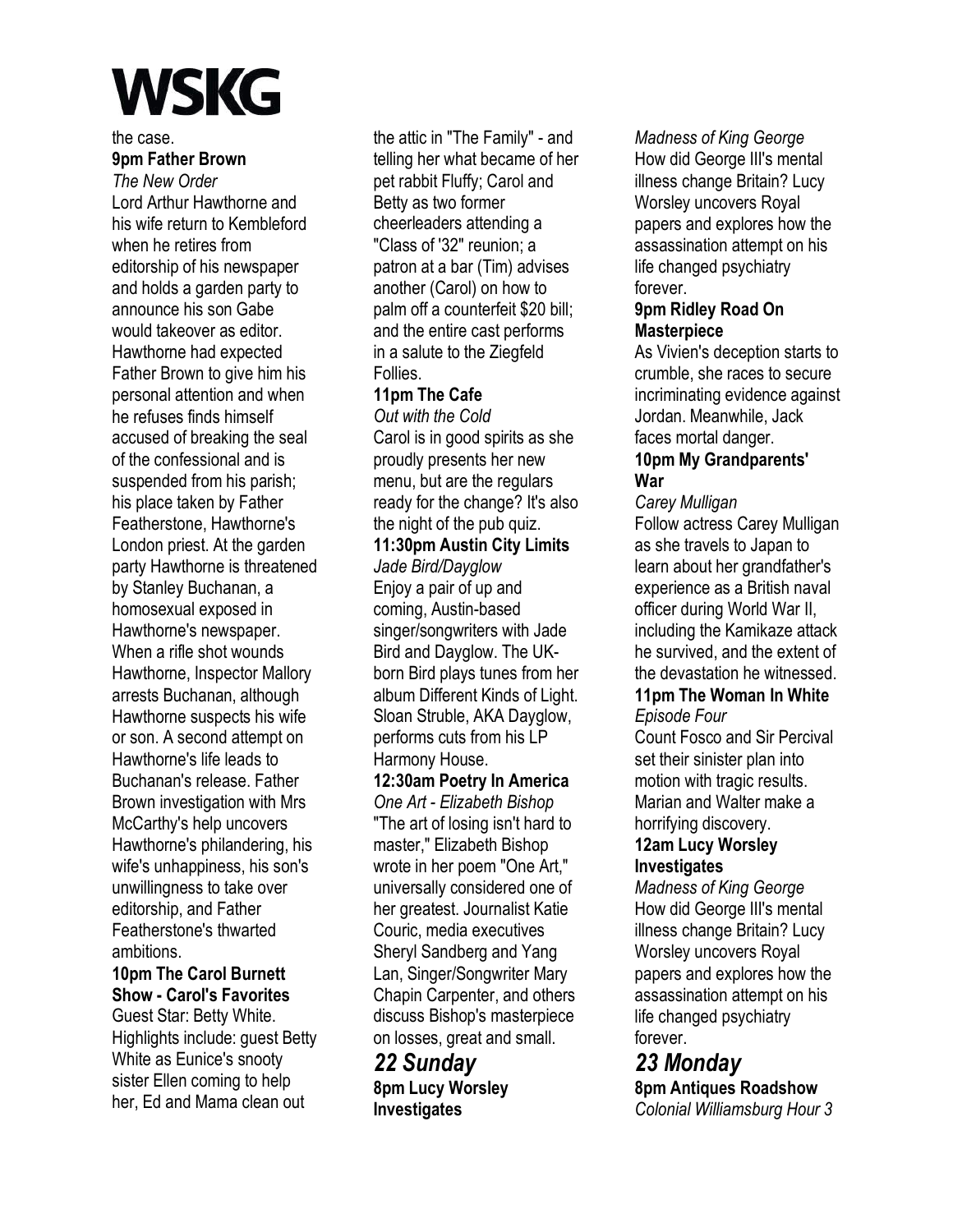Catch captivating appraisals at Colonial Williamsburg during ROAHDSHOW's final hour in Virginia.

**9pm Binghamton: Building The Parlor City (WSKG)** 

In 1786, William Bingham, a wealthy banker and land speculator from Philadelphia, purchased 10,000 acres of land in Upstate New York. Bingham had a vision of building a model village that would rival any in New England. Bingham would never live to see the city that would bear his name, but by the end of the 19th century, Binghamton would become one of the industrial centers in the Northeast. Binghamton: Building the Parlor City, by WSKG's Brian Frey, traces the history of Binghamton and its rise from an Indian village through its industrial heyday.

#### **10pm Independent Lens**

*One Child Nation*  China's one-child policy forever changed the lives of mothers and children. Inspired by the birth of her first child, filmmaker Nanfu Wang returns to China to speak with her mother and brother, and explore the ripple effect of this social experiment.

**11:30pm Amanpour and Company 12:30am The David Rubenstein Show: Peer to Peer Conversations** 

*Renee Fleming* 

*24 Tuesday*  **8pm Finding Your Roots** 

*Breaking Silences*  Henry Louis Gates, Jr. explores the family secrets of journalist Gayle King, director Jordan Peele and comedian Issa Rae, introducing them to ancestors who are both black and white, raising profound questions about their family trees.

#### **9pm American Experience**

*Plague at the Golden Gate*  **11pm Amanpour and Company 12am BBC World News 12:30am School of Greatness with Lewis Howes** 

*Ivan Joseph - Self-Confidence, Self-Love, Self-Care* 

# *25 Wednesday*  **8pm Nature**

*Equus: Story of the Horse: Origins* 

The relationship between man and his noble steed is almost as old as civilization itself. Ever since the mysterious beginning of our extraordinary partnership, horses helped shape the human world. At the speed of a horse, our ancestors conquered distances and built empires. Together, humans and horses flourished side by side. What makes us so perfect for each other?

#### **9pm Nova**

*Ice Age Footprints*  Thousands of prehistoric footprints in New Mexico's White Sands National Park capture moments when Ice Age humans crossed paths with enormous ground sloths and mammoths. What can this new evidence reveal about the peopling of the Americas?

#### **10pm Colombia - Wild and Free**

*From The Pacific to the Andes* 

Journey to the largely uninhabited Pacific coast of Colombia, where humpback whales give birth and fish hunt crabs in the mangrove forests. Then ascend to snowcapped Andean volcanoes, home to stunning spectacled bears, condors and hummingbirds.

#### **11pm Amanpour and Company**

#### **12am BBC World News 12:30am Articulate with Jim Cotter**

*Andrew Bird Concert Show*  ANDREW BIRD: WHISTLING WHILE HE WORKS For the last 20 years, talent has allowed Andrew Bird to mostly write his own ticket. Now, he's coming up with some of his finest work yet. Join us for a full-length episode of Articulate featuring new music by Andrew Bird and personal insights into his life...so far.

# *26 Thursday*

**8pm Keeping Up Appearances - The Memoirs of Hyacinth Bucket** 

#### *Seaside Fun*

To the vicar's dismay, Hyacinth has volunteered to befriend a small group of senior citizens on a day at the seaside. When one of them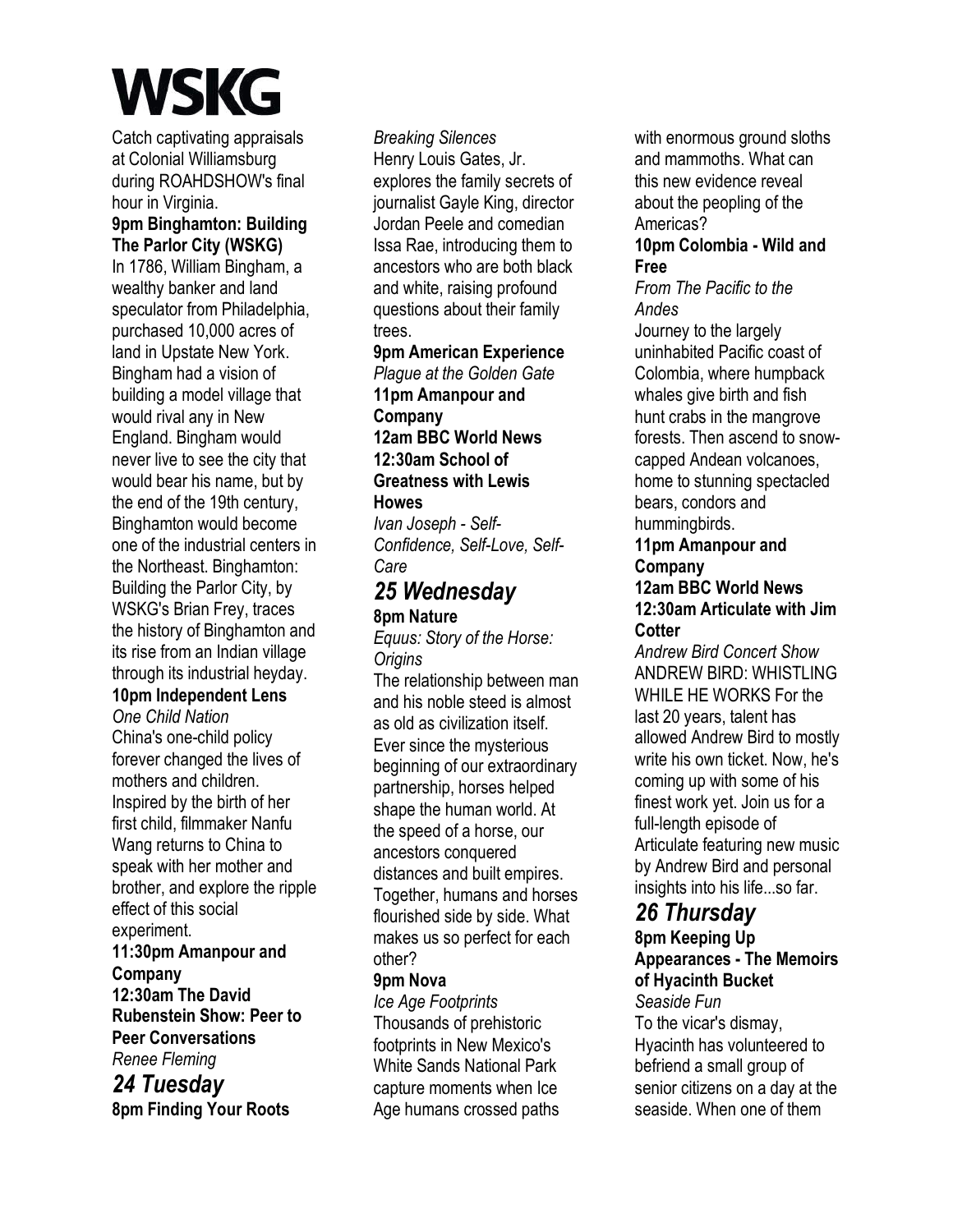gets too friendly, she realises she has taken on more than she can handle. Who will suffer most? The pensioners or Hyacinth, condemned to the indignity of white-knuckle fun-fair rides?

#### **8:30pm Keeping Up Appearances - The Memoirs of Hyacinth Bucket**

*The Fancy Dressball*  Hyacinth is concerned that her invitation to the Mayor's fancy dress ball hasn't yet dropped though her letter box. Richard is even more concerned that Hyacinth intends him to attend costumed as Louis XIV in silk trousers.

#### **9pm Packed to the Rafters**  *Belonging*

Sammy is forced to assess her place in the Rafter family when her mother has a breakdown and is left with nowhere to live. To Ben's surprise, Melissa turns up unexpectedly at the Karandonis house with her bags - but is she back for good?

#### **10pm Ridley Road On Masterpiece**

As Vivien's deception starts to crumble, she races to secure incriminating evidence against Jordan. Meanwhile, Jack faces mortal danger.

#### **11pm Amanpour and Company 12am BBC World News 12:30am The Future of America's Past**

*School Interrupted*  The Supreme Court decision

outlawing school segregation began with a student strike in Prince Edward County, Virginia. Justice didn't follow that ruling - white officials in Prince Edward County closed public schools rather than integrate. Host Ed Ayers learns about the drama that unfolded through conversations with two of the student strikers. He discovers how black women activists defied the school closures by starting grassroots schools. and he meets an author whose grandfather helped start a whites-only "segregation academy." In a museum at the school that started it all, Ed talks with a descendant of strikers who inspires students today to take up the fight for justice.

# *27 Friday*

**8pm Washington Week 8:30pm Expressions (WSKG)** 

*Kilrush* 

Kilrush

# **9pm Great Performances**

*Keeping Company with Sondheim On Great Performances*  Take an inside look at the reimagined gender-swapped production as it returns to Broadway during the COVID-19 pandemic. Features new interviews with Tony and Grammy-winning cast members Katrina Lenk, Patti LuPone, Sondheim and more. **10:30pm Beyond The** 

**Canvas**  *Art, Innovated*  **11pm Amanpour and Company 12am BBC World News 12:30am Firing Line with Margaret Hoover**  *28 Saturday* 

# **8pm Midsomer Murders**

*Send in the Clowns, Part 2*  Things take a gruesome turn when Ferabbees Circus comes to town, bringing sinister clown sightings, threatening notes and deathly dangerous circus acts. Barnaby will have to face up to his fears in order to solve the case.

## **9pm Father Brown**

*The Island of Dreams*  Father Brown, Sergeant Goodfellow, Inspector Mallory and his family receive an invite for the 20th anniversary of Chummy's holiday camp. During the visit, owner Marjorie Chummy is strangled with an apron belonging to Mavis Jug, maid and general dogsbody at the camp. Inspector Mallory arrests her while Father Brown and Sergeant Goodfellow look at the other staff, Jock McCudgeon, Griff Grimshaw, and Sandy Beauchamp, at the camp who Mrs Chummy kept under a tight rein. Father Brown discovers a child, Billy Fairfield, had died in the past in the camp swimming pool that Mavis Jug, then an "Orangecoat", and Mrs Chummy should have been supervising.

**10pm The Carol Burnett Show - Carol's Favorites**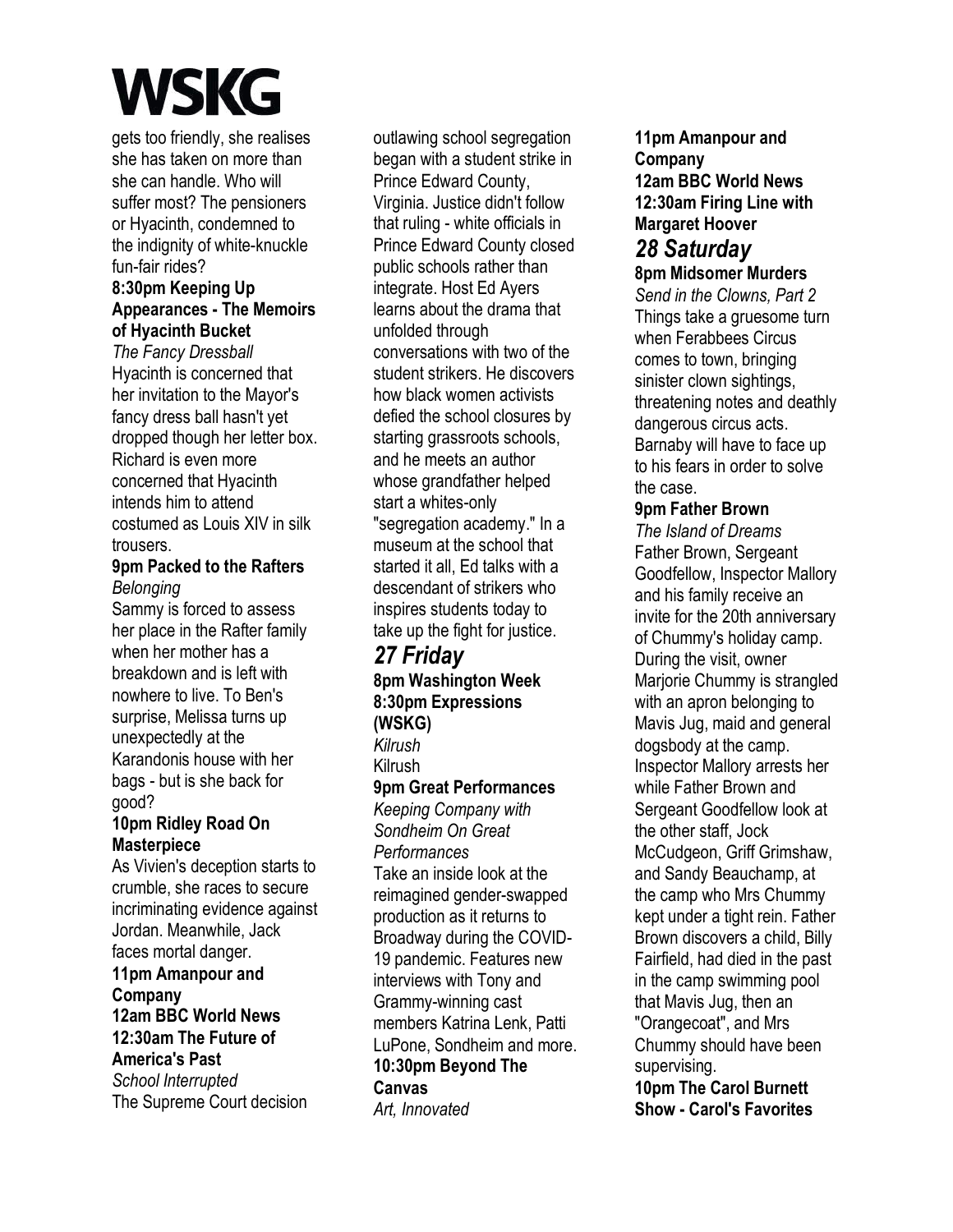Guest Stars: Rock Hudson, Steve Lawrence. Highlights include: Mrs. Wiggins (Carol) has a millionaire date (guest Rock Hudson) for lunch, but she wants to dump him; guest Steve Lawrence sings "You Take My Heart Away;" a husband-and-wife news team (Carol, Rock) bicker while anchoring a newscast; Carol, Vickie, Harvey & Tim do "The Chicken Song;" and a salute to the music of composer Jule Styne.

# **11pm The Cafe**

*A Note to Follow*  Excitement is in the air as the regulars get ready for Sing-Along Sound of Music. A stressed Carol is about to receive some bad news.

### **11:30pm Austin City Limits**

*Leon Bridges/Khruangbin*  Enjoy Texas artists from across the musical spectrum with Leon Bridges and Khruangbin. Fort Worth native Bridges performs modern R&B tunes from LP Gold-Diggers Sound. Houston trio Khruangbin plays worldbeattinged psych rock from its album Mordecai.

# **12:30am Poetry In America**

*The Fish - Marianne Moore*  This environmental sciencethemed episode explores Marianne Moore's great poem of marine life, "The Fish." Former Vice President Al Gore, poet Jorie Graham, and scientists from Conservation International dive into Moore's portrayal of the ocean's always-changing history, and

its future in a warming world.

## *29 Sunday*  **8pm National Memorial Day Concert**

Tune in to the annual broadcast of America's national night of remembrance. The multiaward-winning event honors the military service of all our men and women in uniform, their families and those who have made the ultimate sacrifice for our country.

#### **9:30pm National Memorial Day Concert**

Tune in to the annual broadcast of America's national night of remembrance. The multiaward-winning event honors the military service of all our men and women in uniform, their families and those who have made the ultimate sacrifice for our country.

#### **11pm The Woman In White**  *Episode Five*

Sir Percival's secret is exposed, and Walter risks everything for the woman he loves.

### **12am National Memorial Day Concert**

Tune in to the annual broadcast of America's national night of remembrance. The multiaward-winning event honors the military service of all our men and women in uniform, their families and those who have made the ultimate sacrifice for our country.

# *30 Monday*

# **8pm Antiques Roadshow**

*Musical Scores*  Get ready for some rockin', rollin' and ROADSHOW with this collection of best musical moments.

## **9pm Old Bones: The Story of Exterminator (Wskg)**

In 1918, a 30-1 long shot won the Kentucky Derby. This homely underdog would go on to become one of the most successful racehorses in American history. 'Old Bones' looks at the legendary career of this fascinating horse, his larger-than-life owner, and the trainer that knew he could win. 2018 marks the 100th anniversary of the race where Exterminator surprised and inspired the world.

## **10:30pm From The Valley to Victory (WSKG)**

From the Valley to Victory is the story of World War II as told through the people of the Triple cities who lived and fought in it. From the scrap dives on the home front to the bombing missions on the battle front, From the Valley to Victory relives the greatest crusade of our time through the eyes of the greatest generation of the 20th century.

**11:30pm Amanpour and Company 12:30am The David Rubenstein Show: Peer to** 

**Peer Conversations**  *Ken Griffin* 

*31 Tuesday*  **8pm Finding Your Roots**  *Dreaming of a New Land*